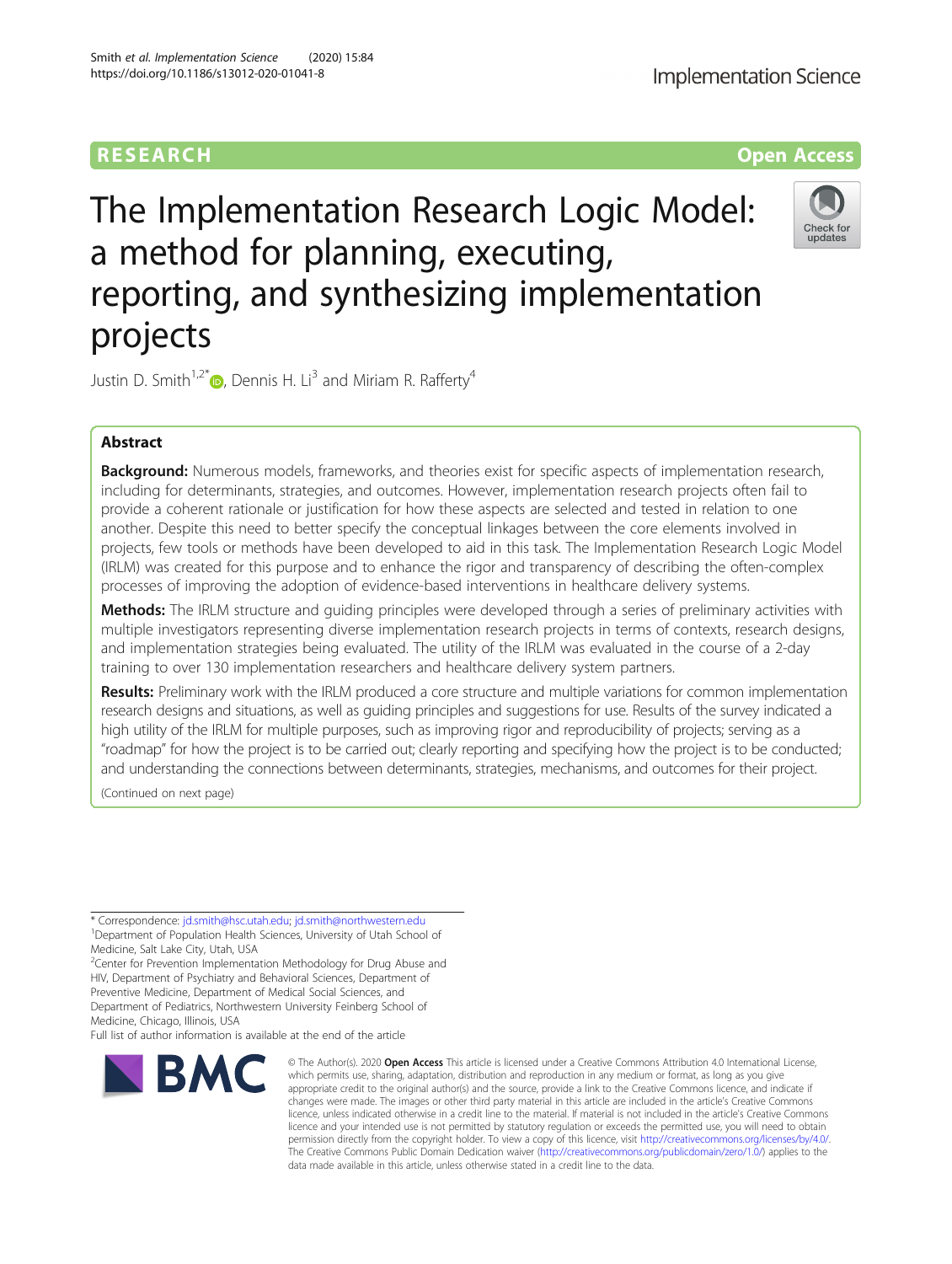#### (Continued from previous page)

Conclusions: The IRLM is a semi-structured, principle-guided tool designed to improve the specification, rigor, reproducibility, and testable causal pathways involved in implementation research projects. The IRLM can also aid implementation researchers and implementation partners in the planning and execution of practice change initiatives. Adaptation and refinement of the IRLM are ongoing, as is the development of resources for use and applications to diverse projects, to address the challenges of this complex scientific field.

Keywords: Logic models, Program theory, Integration, Study specification

#### Contributions to the literature

- Drawing from and integrating existing frameworks, models, and theories, the IRLM advances the traditional logic model for the requirements of implementation research and practice.
- The IRLM provides a means of describing the complex relationships between critical elements of implementation research and practice in a way that can be used to improve the rigor and reproducibility of research and implementation practice, and the testing of theory.
- The IRLM offers researchers and partners a useful tool for the purposes of planning, executing, reporting, and synthesizing processes and findings across the stages of implementation projects.

#### Background

In response to a call for addressing noted problems with transparency, rigor, openness, and reproducibility in biomedical research [[1\]](#page-10-0), the National Institutes of Health issued guidance in 2014 pertaining to the research it funds (<https://www.nih.gov/research-training/rigor-reproducibility>). The field of implementation science has similarly recognized a need for better specification with similar intent [[2](#page-10-0)]. However, integrating the necessary conceptual elements of implementation research, which often involves multiple models, frameworks, and theories, is an ongoing challenge. A conceptually grounded organizational tool could improve rigor and reproducibility of implementation research while offering additional utility for the field.

This article describes the development and application of the Implementation Research Logic Model (IRLM). The IRLM can be used with various types of implementation studies and at various stages of research, from planning and executing to reporting and synthesizing implementation studies. Example IRLMs are provided for various common study designs and scenarios, including hybrid designs and studies involving multiple service delivery systems [[3,](#page-10-0) [4\]](#page-10-0). Last, we describe the preliminary use of the IRLM and provide results from a posttraining evaluation. An earlier version of this work was

presented at the 2018 AcademyHealth/NIH Conference on the Science of Dissemination and Implementation in Health, and the abstract appeared in the Implementation Science [[5\]](#page-10-0).

#### Specification challenges in implementation research

Having an imprecise understanding of what was done and why during the implementation of a new innovation obfuscates identifying the factors responsible for successful implementation and prevents learning from what contributed to failed implementation. Thus, improving the specification of phenomena in implementation research is necessary to inform our understanding of how implementation strategies work, for whom, under what determinant conditions, and on what implementation and clinical outcomes. One challenge is that implementation science uses numerous models and frameworks (hereafter, "frameworks") to describe, organize, and aid in understanding the complexity of changing practice patterns and integrating evidence-based health interventions across systems [[6](#page-10-0)]. These frameworks typically address implementation determinants, implementation process, or implementation evaluation [[7](#page-10-0)]. Although many frameworks incorporate two or more of these broad purposes, researchers often find it necessary to use more than one to describe the various aspects of an implementation research study. The conceptual connections and relationships between multiple frameworks are often difficult to describe and to link to theory [[8](#page-10-0)].

Similarly, reporting guidelines exist for some of these implementation research components, such as strategies [[9\]](#page-10-0) and outcomes [[10\]](#page-10-0), as well as for entire studies (i.e., Standards for Reporting Implementation Studies [\[11](#page-10-0)]); however, they generally help describe the individual components and not their interactions. To facilitate causal modeling [\[12\]](#page-10-0), which can be used to elucidate mechanisms of change and the processes involved in both successful and unsuccessful implementation research projects, investigators must clearly define the relations among variables in ways that are testable with research studies [\[13\]](#page-10-0). Only then can we open the "black box" of how specific implementation strategies operate to predict outcomes.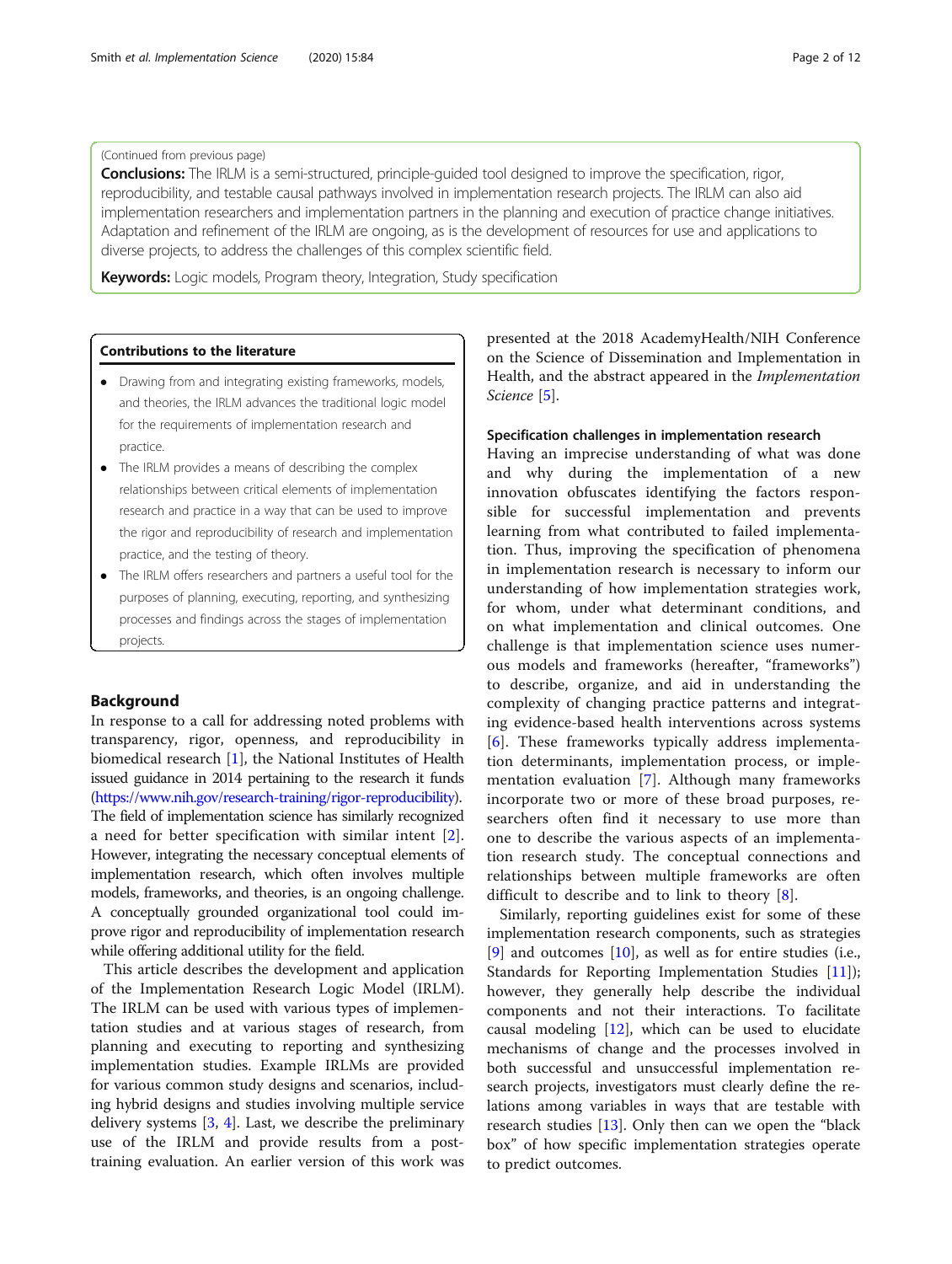#### Logic models

Logic models, graphic depictions that present the shared relationships among various elements of a program or study, have been used for decades in program development and evaluation [[14\]](#page-10-0) and are often required by funding agencies when proposing studies involving implementation [[15](#page-10-0)]. Used to develop agreement among diverse stakeholders of the "what" and the "how" of proposed and ongoing projects, logic models have been shown to improve planning by highlighting theoretical and practical gaps, support the development of meaningful process indicators for tracking, and aid in both reproducing successful studies and identifying failures of unsuccessful studies [[16\]](#page-10-0). They are also useful at other stages of research and for program implementation, such as organizing a project/grant application/study protocol, presenting findings from a completed project, and synthesizing the findings of multiple projects [[17\]](#page-10-0).

Logic models can also be used in the context of program theory, an explicit statement of how a project/strategy/intervention/program/policy is understood to contribute to a chain of intermediate results that eventually produce the intended/observed impacts [[18\]](#page-10-0). Program theory specifies both a Theory of Change (i.e., the central processes or drivers by which change comes about following a formal theory or tacit understanding) and a Theory of Action (i.e., how program components are constructed to activate the Theory of Change) [[16\]](#page-10-0). Inherent within program theory is causal chain modeling. In implementation research, Fernandez et al. [\[19](#page-10-0)] applied mapping methods to implementation strategies to postulate the ways in which changes to the system affect downstream implementation and clinical outcomes. Their work presents an implementation mapping logic model based on Proctor et al. [\[20](#page-10-0), [21\]](#page-10-0), which is focused primarily on the selection of implementation strategy(s) rather than a complete depiction of the conceptual model linking all implementation research elements (i.e., determinants, strategies, mechanisms of action, implementation outcomes, clinical outcomes) in the detailed manner we describe in this article.

#### Development of the IRLM

The IRLM began out of a recognition that implementation research presents some unique challenges due to the field's distinct and still codifying terminology [[22\]](#page-10-0) and its use of implementation-specific and nonspecific (borrowed from other fields) theories, models, and frameworks [[7\]](#page-10-0). The development of the IRLM occurred through a series of case applications. This began with a collaboration between investigators at Northwestern University and the Shirley Ryan AbilityLab in which the IRLM was used to study the implementation of a new model of patient care in a new hospital and in other related projects [\[23](#page-10-0)]. Next, the IRLM was used with three already-funded implementation research projects to plan for and describe the prospective aspects of the trials, as well as with an ongoing randomized roll-out implementation trial of the Collaborative Care Model for depression management [Smith JD, Fu E, Carroll AJ, Rado J, Rosenthal LJ, Atlas JA, Burnett-Zeigler I, Carlo, A, Jordan N, Brown CH, Csernansky J: Collaborative care for depression management in primary care: a randomized rollout trial using a type 2 hybrid effectiveness-implementation design submitted for publication]. It was also applied in the later stages of a nearly completed implementation research project of a family-based obesity management intervention in pediatric primary care to describe what had occurred over the course of the 3-year trial [\[24](#page-10-0)]. Last, the IRLM was used as a training tool in a 2-day training with 63 grantees of NIH-funded planning project grants funded as part of the Ending the HIV Epidemic initiative [\[25](#page-10-0)]. Results from a survey of the participants in the training are reported in the "Results" section. From these preliminary activities, we identified a number of ways that the IRLM could be used, described in the section on "Using the IRLM for different purposes and stages of research."

#### Methods

#### The Implementation Research Logic Model **Structure**

In developing the IRLM, we began with the common "pipeline" logic model format used by AHRQ, CDC, NIH, PCORI, and others [\[16](#page-10-0)]. This structure was chosen due to its familiarity with funders, investigators, readers, and reviewers. Although a number of characteristics of the pipeline logic model can be applied to implementation research studies, there is an overall misfit due to implementation research's focusing on the systems that support adoption and delivery of health practices; involving multiple levels within one or more systems; and having its own unique terminology and frameworks [\[3](#page-10-0), [22,](#page-10-0) [26\]](#page-11-0). We adapted the typical evaluation logic model to integrate existing implementation science frameworks as its core elements while keeping to the same aim of facilitating causal modeling.

The most common IRLM format is depicted in Fig. [1](#page-3-0). Additional File [A1](#page-9-0) is a Fillable PDF version of Fig. [1](#page-3-0). In certain situations, it might be preferable to include the evidence-based intervention (EBI; defined as a clinical, preventive, or educational protocol or a policy, principle, or practice whose effects are supported by research [\[27](#page-11-0)]) (Fig. [2\)](#page-3-0) to demonstrate alignment of contextual factors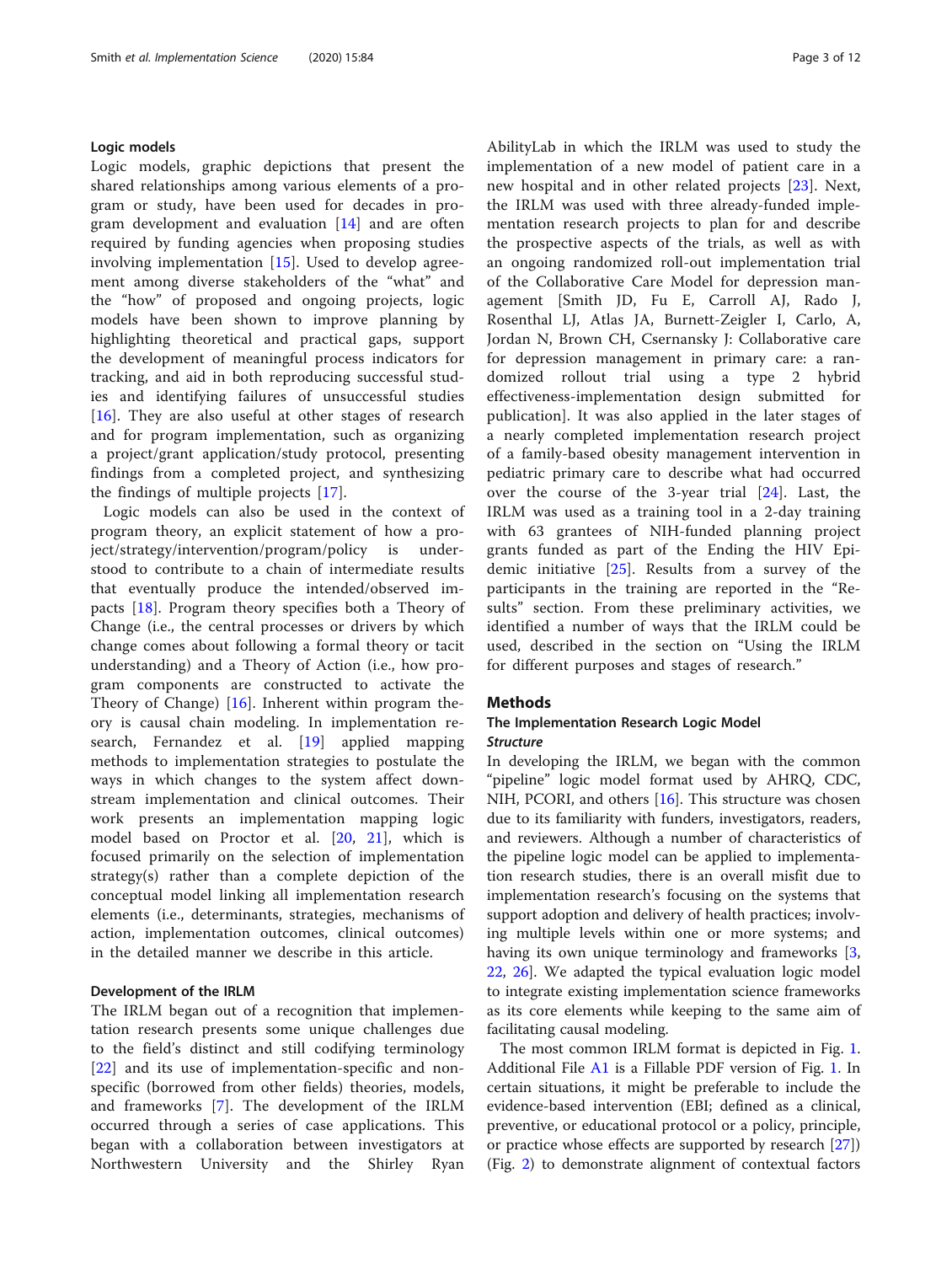<span id="page-3-0"></span>

(determinants) and strategies with the components and characteristics of the clinical intervention/policy/program and to disentangle it from the implementation strategies. Foremost in these indications are "home-grown" interventions, whose components and theory of change may not have been previously described, and novel interventions that are early in the translational pipeline, which may require greater detail for the reader/reviewer. Variant formats are provided as Additional Files A[2](#page-9-0) to A[4](#page-9-0) for use with situations and study designs commonly encountered in implementation research, including comparative implementation studies ([A2](#page-9-0)), studies involving multiple service contexts (A[3](#page-9-0)), and implementation optimization designs (A[4](#page-9-0)). Further, three illustrative IRLMs are provided, with brief descriptions of the projects and the utility of the IRLM ([A5,](#page-9-0) [A6](#page-9-0) and [A7\)](#page-9-0).

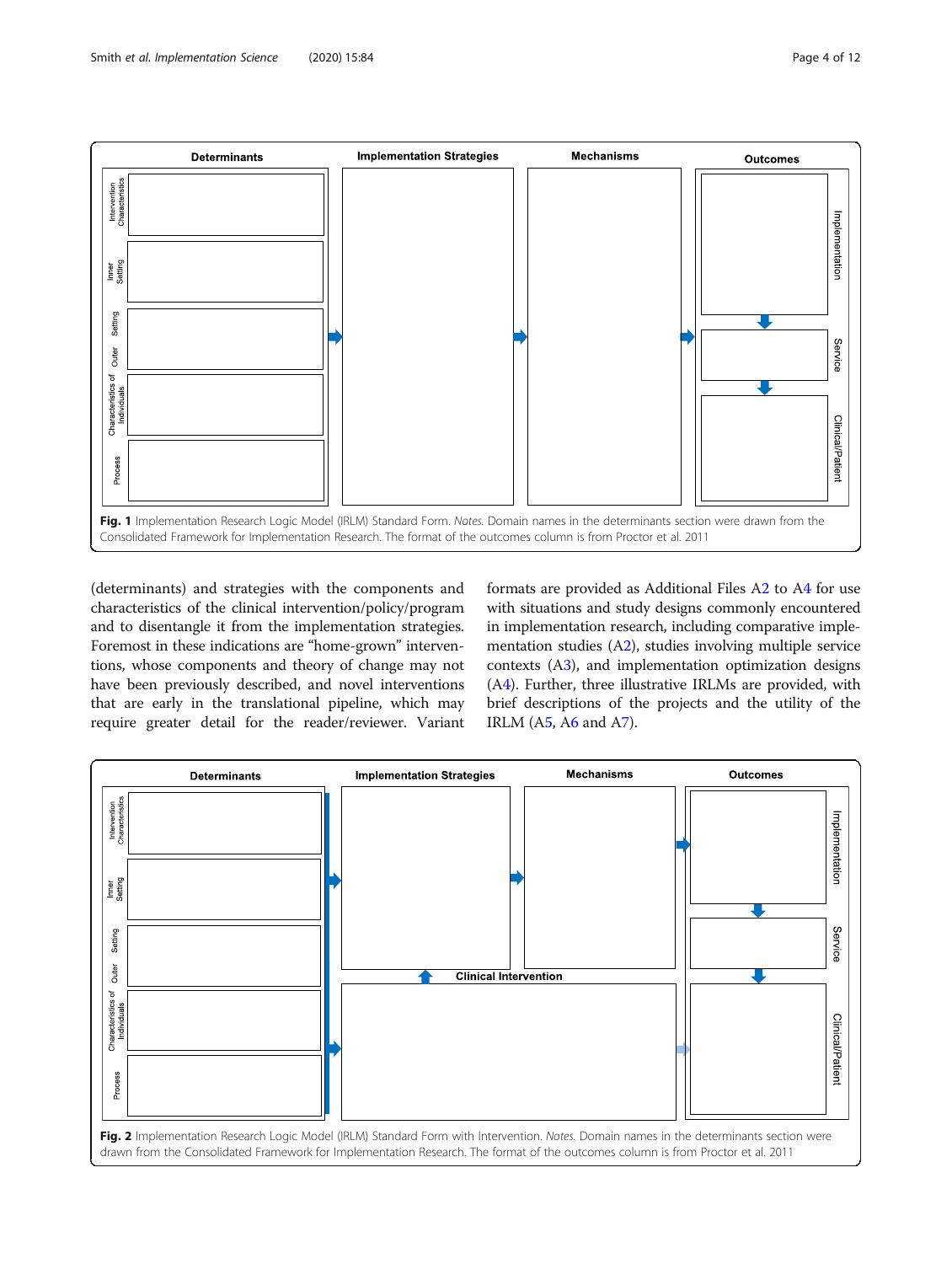#### Core elements and theory

The IRLM specifies the relationships between determinants of implementation, implementation strategies, the mechanisms of action resulting from the strategies, and the implementation and clinical outcomes affected. These core elements are germane to every implementation research project in some way. Accordingly, the generalized theory of the IRLM posits that (1) implementation strategies selected for a given EBI are related to implementation determinants (context-specific barriers and facilitators), (2) strategies work through specific mechanisms of action to change the context or the behaviors of those within the context, and (3) implementation outcomes are the proximal impacts of the strategy and its mechanisms, which then relate to the clinical outcomes of the EBI. Articulated in part by others [[9](#page-10-0), [12](#page-10-0), [21,](#page-10-0) [28,](#page-11-0) [29](#page-11-0)], this causal pathway theory is largely explanatory and details the Theory of Change and the Theory of Action of the implementation strategies in a single model. The EBI Theory of Action can also be displayed within a modified IRLM (see Additional File A[4](#page-9-0)). We now briefly describe the core elements and discuss conceptual challenges in how they relate to one another and to the overall goals of implementation research.

#### **Determinants**

Determinants of implementation are factors that might prevent or enable implementation (i.e., barriers and facilitators). Determinants may act as moderators, "effect modifiers," or mediators, thus indicating that they are links in a chain of causal mechanisms [[12\]](#page-10-0). Common determinant frameworks are the Consolidated Framework for Implementation Research (CFIR) [[30](#page-11-0)] and the Theoretical Domains Framework [\[31\]](#page-11-0).

#### Implementation strategies

Implementation strategies are supports, changes to, and interventions on the system to increase adoption of EBIs into usual care [[32](#page-11-0)]. Consideration of determinants is commonly used when selecting and tailoring implementation strategies [\[28,](#page-11-0) [29](#page-11-0), [33](#page-11-0)]. Providing the theoretical or conceptual reasoning for strategy selection is recommended [[9\]](#page-10-0). The IRLM can be used to specify the proposed relationships between strategies and the other elements (determinants, mechanisms, and outcomes) and assists with considering, planning, and reporting all strategies in place during an implementation research project that could contribute to the outcomes and resulting changes

Because implementation research occurs within dynamic delivery systems with multiple factors that determine success or failure, the field has experienced challenges identifying consistent links between individual barriers and specific strategies to overcome them. For example, the Expert Recommendations for Implementing Change (ERIC) compilation of strategies [\[32\]](#page-11-0) was used to determine which strategies would best address contextual barriers identified by CFIR [\[29](#page-11-0)]. An online CFIR–ERIC matching process completed by implementation researchers and practitioners resulted in a large degree of heterogeneity and few consistent relationships between barrier and strategy, meaning the relationship is rarely one-to-one (e.g., a single strategy is often is linked to multiple barriers; more than one strategy needed to address a single barrier). Moreover, when implementation outcomes are considered, researchers often find that to improve one outcome, more than one contextual barrier needs to be addressed, which might in turn require one or more strategies.

Frequently, the reporting of implementation research studies focuses on the strategy or strategies that were introduced for the research study, without due attention to other strategies already used in the system or additional supporting strategies that might be needed to implement the target strategy. The IRLM allows for the comprehensive specification of all introduced and present strategies, as well as their changes (adaptations, additions, discontinuations) during the project.

#### Mechanisms of action

Mechanisms of action are processes or events through which an implementation strategy operates to affect desired implementation outcomes [[12\]](#page-10-0). The mechanism can be a change in a determinant, a proximal implementation outcome, an aspect of the implementation strategy itself, or a combination of these in a multiple-interveningeffect model. An example of a causal process might be using training and fidelity monitoring strategies to improve delivery agents' knowledge and self-efficacy about the EBI in response to knowledge-related barriers in the service delivery system. This could result in raising their acceptability of the EBI, increase the likelihood of adoption, improve the fidelity of delivery, and lead to sustainment. Relatively, few implementation studies formally test mechanisms of action, but this area of investigation has received significant attention more recently as the necessity to understand how strategies operate grows in the field [[33](#page-11-0)–[35\]](#page-11-0).

#### **Outcomes**

Implementation outcomes are the effects of deliberate and purposive actions to implement new treatments, practices, and services [[21\]](#page-10-0). They can be indicators of implementation processes, or key intermediate outcomes in relation to service, or target clinical outcomes. Glasgow et al. [\[36](#page-11-0)–[38\]](#page-11-0) describe the interrelated nature of implementation outcomes as occurring in a logical, but not necessarily linear, sequence of adoption by a delivery agent, delivery of the innovation with fidelity, reach of the innovation to the intended population, and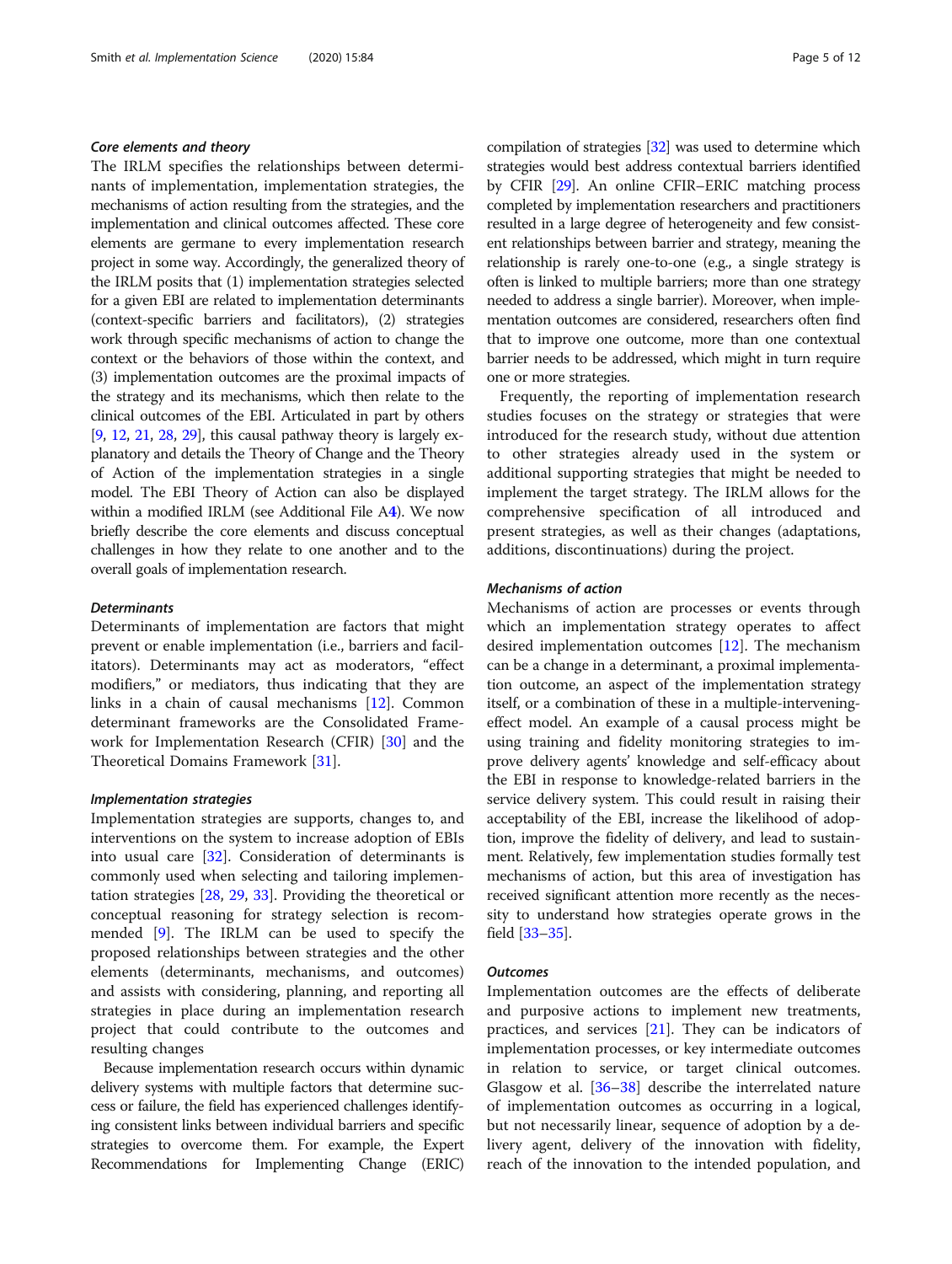sustainment of the innovation over time. The combined impact of these nested outcomes, coupled with the size of the effect of the EBI, determines the population or public health impact of implementation [[36](#page-11-0)]. Outcomes earlier in the sequence can be conceptualized as mediators and mechanisms of strategies on later implementation outcomes. Specifying which strategies are theoretically intended to affect which outcomes, through which mechanisms of action, is crucial for improving the rigor and reproducibility of implementation research and to testing theory.

#### Using the Implementation Research Logic Model Guiding principles

One of the critical insights from our preliminary work was that the use of the IRLM should be guided by a set of principles rather than governed by rules. These principles are intended to be flexible both to allow for adaptation to the various types of implementation studies and evolution of the IRLM over time and to address concerns in the field of implementation science regarding specification, rigor, reproducibility, and transparency of design and process [\[5](#page-10-0)]. Given this flexibility of use, the IRLM will invariably require accompanying text and other supporting documents. These are described in the section "Use of Supporting Text and Documents."

#### Principle 1: Strive for comprehensiveness

Comprehensiveness increases transparency, can improve rigor, and allows for a better understanding of alternative explanations to the conclusions drawn, particularly in the presence of null findings for an experimental design. Thus, all relevant determinants, implementation strategies, and outcomes should be included in the IRLM.

#### **Determinants**

Concerning determinants, the valence should be noted as being either a barrier, a facilitator, neutral, or variable by study unit. This can be achieved by simply adding plus (+) or minus (–) signs for facilitators and barriers, respectively, or by using coding systems such as that developed by Damschroder et al. [[39\]](#page-11-0), which indicates the relative strength of the determinant on a scale:  $-2$ (strong negative impact),  $-1$  (weak negative impact), 0 (neutral or mixed influence), 1 (weak positive impact), and 2 (strong positive impact). The use of such a coding system could yield better specification compared to using study-specific adjectives or changing the name of the determinant (e.g., greater relative priority, addresses patient needs, good climate for implementation). It is critical to include all relevant determinants and not simply limit reporting to those that are hypothesized to be related to the strategies and outcomes, as there are complex interrelationships between determinants.

#### Implementation strategies

Implementation strategies should be reported in their entirety. When using the IRLM for planning a study, it is important to list all strategies in the system, including those already in use and those to be initiated for the purposes of the study, often in the experimental condition of the design. Second, strategies should be labeled to indicate whether they were (a) in place in the system prior to the study, (b) initiated prospectively for the purposes of the study (particularly for experimental study designs), (c) removed as a result of being ineffective or onerous, or (d) introduced during the study to address an emergent barrier or supplement other strategies because of low initial impact. This is relevant when using the IRLM for planning, as an ongoing tracking system, for retrospective application to a completed study, and in the final reporting of a study. There have been a number of processes proposed for tracking the use of and adaptations to implementation strategies over time [[40,](#page-11-0) [41\]](#page-11-0). Each of these is more detailed than would be necessary for the IRLM, but the processes described provide a method for accurately tracking the temporal aspects of strategy use that fulfill the comprehensiveness principle.

#### **Outcomes**

Although most studies will indicate a primary implementation outcome, other outcomes are almost assuredly to be measured. Thus, they ought to be included in the IRLM. This guidance is given in large part due to the interdependence of implementation outcomes, such that adoption relates to delivery with fidelity, reach of the intervention, and potential for sustainment [[36](#page-11-0)]. Similarly, the overall public health impact (defined as reach multiplied by the effect size of the intervention [\[38\]](#page-11-0)) is inextricably tied to adoption, fidelity, acceptability, cost, etc. Although the study might justifiably focus on only one or two implementation outcomes, the others are nonetheless relevant and should be specified and reported. For example, it is important to capture potential unintended consequences and indicators of adverse effects that could result from the implementation of an EBI.

#### Principle 2: Indicate key conceptual relationships

Although the IRLM has a generalized theory (described earlier), there is a need to indicate the relationships between elements in a manner aligning with the specific theory of change for the study. Researchers ought to provide some form or notation to indicate these conceptual relationships using color-coding, superscripts, arrows, or a combination of the three. Such notations in the IRLM facilitate reference in the text to the study hypotheses, tests of effects, causal chain modeling, and other forms of elaboration (see "Supporting Text and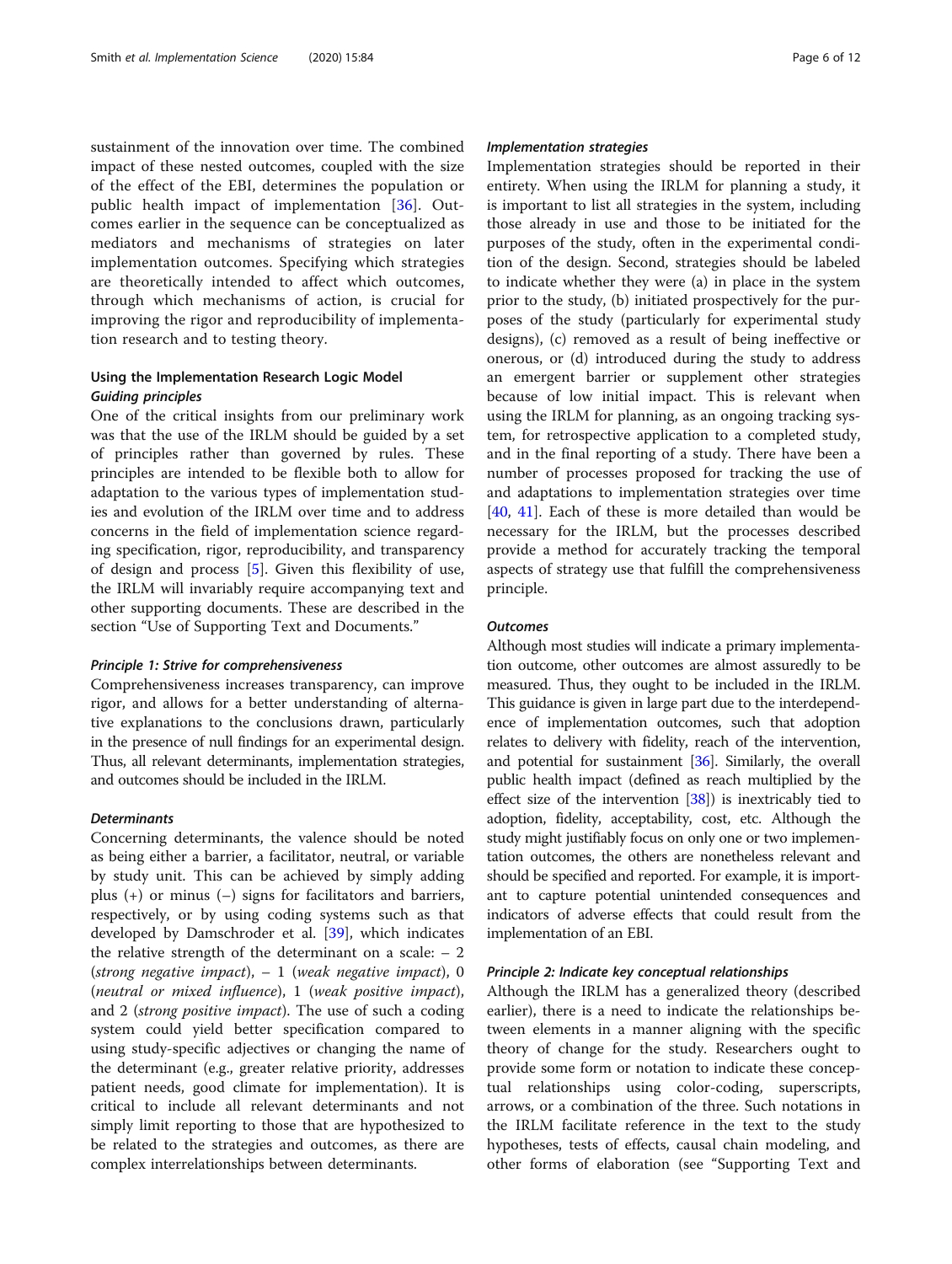Resources"). We prefer the use of superscripts to color or arrows in grant proposals and articles for practical purposes, as colors can be difficult to distinguish, and arrows can obscure text and contribute to visual convolution. When presenting the IRLM using presentation programs (e.g., PowerPoint, Keynote), colors and arrows can be helpful, and animations can make these connections dynamic and sequential without adding to visual complexity. This principle could also prove useful in synthesizing across similar studies to build the science of tailored implementation, where strategies are selected based on the presence of specific combinations of determinants. As previously indicated [[29](#page-11-0)], there is much work to be done in this area given.

#### Principle 3: Specify critical study design elements

This critical element will vary by the study design (e.g., hybrid effectiveness-implementation trial, observational, what subsystems are assigned to the strategies). This principle includes not only researchers but service systems and communities, whose consent is necessary to carry out any implementation design [[3,](#page-10-0) [42,](#page-11-0) [43](#page-11-0)].

#### Primary outcome(s)

Indicate the primary outcome(s) at each level of the study design (i.e., clinician, clinic, organization, county, state, nation). The levels should align with the specific aims of a grant application or the stated objective of a research report. In the case of a process evaluation or an observational study including the RE-AIM evaluation components  $[38]$  $[38]$  or the Proctor et al.  $[21]$  $[21]$  taxonomy of implementation outcomes, the primary outcome may be the product of the conceptual or theoretical model used when *a* priori outcomes are not clearly indicated. We also suggest including downstream health services and clinical outcomes even if they are not measured, as these are important for understanding the logic of the study and the ultimate health-related targets.

#### For quasi/experimental designs

When quasi/experimental designs [\[3](#page-10-0), [4](#page-10-0)] are used, the independent variable(s) (i.e., the strategies that are introduced or manipulated or that otherwise differentiate study conditions) should be clearly labeled. This is important for internal validity and for differentiating conditions in multi-arm studies.

#### For comparative implementation trials

In the context of comparative implementation trials [[3](#page-10-0), [4](#page-10-0)], a study of two or more competing implementation strategies are introduced for the purposes of the study (i.e., the comparison is not implementation-as-usual), and there is a need to indicate the determinants, strategies, mechanisms, and potentially outcomes that differentiate the arms (see

Additional File [A2\)](#page-9-0). As comparative implementation can involve multiple service delivery systems, the determinants, mechanisms, and outcomes might also differ, though there must be at least one comparable implementation outcome. In our preliminary work applying the IRLM to a large-scale comparative implementation trial, we found that we needed to use an IRLM for each arm of the trial as it was not possible to use a single IRLM because the strategies being tested occurred across two delivery systems and strategies were very different, by design. This is an example of the flexible use of the IRLM.

#### For implementation optimization designs

A number of designs are now available that aim to test processes of optimizing implementation. These include factorial, Sequential Multiple Assignment Randomized Trial (SMART) [\[44](#page-11-0)], adaptive [\[45](#page-11-0)], and roll-out implementation optimization designs [[46\]](#page-11-0). These designs allow for (a) building time-varying adaptive implementation strategies based on the order in which components are presented [\[44](#page-11-0)], (b) evaluating the additive and combined effects of multiple strategies [[44,](#page-11-0) [47\]](#page-11-0), and (c) can incorporate data-driven iterative changes to improve implementation in successive units [[45,](#page-11-0) [46\]](#page-11-0). The IRLM in Additional File [A4](#page-9-0) can be used for such designs.

#### Additional specification options

Users of the IRLM are allowed to specify any number of additional elements that may be important to their study. For example, one could notate those elements of the IRLM that have been or will be measured versus those that were based on the researcher's prior studies or inferred from findings reported in the literature. Users can also indicate when implementation strategies differ by level or unit within the study. In large multisite studies, strategies might not be uniform across all units, particularly those strategies that already exist within the system. Similarly, there might be a need to increase the dose of certain strategies to address the relative strengths of different determinants within units.

#### Using the IRLM for different purposes and stages of research

Commensurate with logic models more generally, the IRLM can be used for planning and organizing a project, carrying out a project (as a roadmap), reporting and presenting the findings of a completed project, and synthesizing the findings of multiple projects or of a specific area of implementation research, such as what is known about how learning collaboratives are effective within clinical care settings.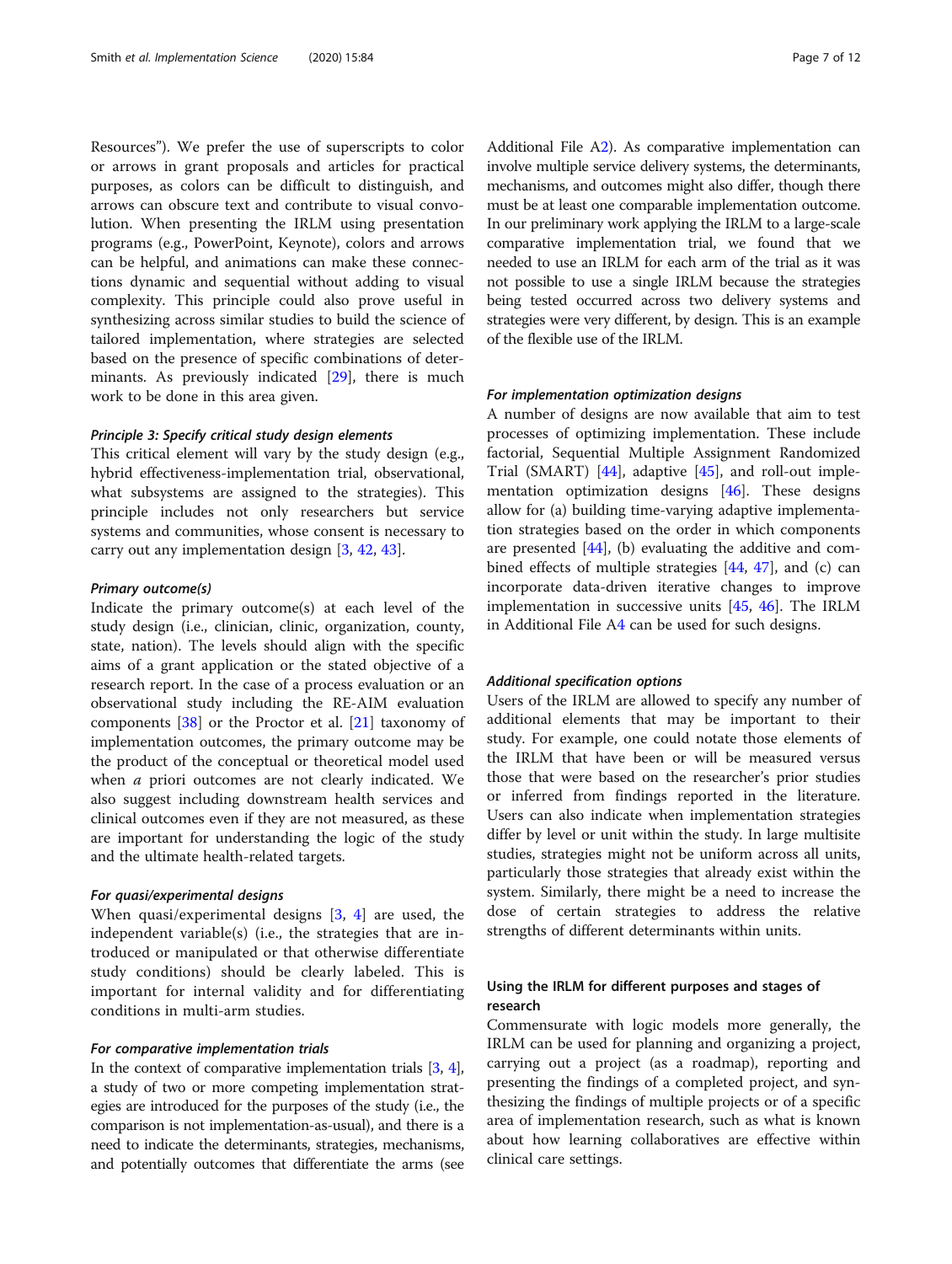#### Planning

When the IRLM is used for planning, the process of populating each of the elements often begins with the known parameter(s) of the study. For example, if the problem is improving the adoption and reach of a specific EBI within a particular clinical setting, the implementation outcomes and context, as well as the EBI, are clearly known. The downstream clinical outcomes of the EBI are likely also known. Working from the two "bookends" of the IRLM, the researchers and community partners and/or organization stakeholders can begin to fill in the implementation strategies that are likely to be feasible and effective and then posit conceptually derived mechanisms of action. In another example, only the EBI and primary clinical outcomes were known. The IRLM was useful in considering different scenarios for what strategies might be needed and appropriate to test the implementation of the EBI in different service delivery contexts. The IRLM was a tool for the researchers and stakeholders to work through these multiple options.

#### Executing

When we used the IRLM to plan for the execution of funded implementation studies, the majority of the parameters were already proposed in the grant application. However, through completing the IRLM prior to the start of the study, we found that a number of important contextual factors had not been considered, additional implementation strategies were needed to complement the primary ones proposed in the grant, and mechanisms needed to be added and measured. At the time of award, mechanisms were not an expected component of implementation research projects as they will likely become in the future.

#### **Reporting**

For another project, the IRLM was applied retrospectively to report on the findings and overall logic of the study. Because nearly all elements of the IRLM were known, we approached completion of the model as a means of showing what happened during the study and to accurately report the hypothesized relationships that we observed. These relationships could be formally tested using causal pathway modeling [\[12\]](#page-10-0) or other path analysis approaches with one or more intervening variables [\[48\]](#page-11-0).

#### Synthesizing

In our preliminary work with the IRLM, we used it in each of the first three ways; the fourth (synthesizing) is ongoing within the National Cancer Institute's Improving the Management of symPtoms during And Following Cancer Treatment (IMPACT) research consortium. The purpose is to draw conclusions for the implementation of an EBI in a particular context (or across contexts) that are shared and generalizable to provide a guide for future research and implementation.

#### Use of supporting text and documents

While the IRLM provides a good deal of information about a project in a single visual, researchers will need to convey additional details about an implementation research study through the use of supporting text, tables, and figures in grant applications, reports, and articles. Some elements that require elaboration are (a) preliminary data on the assessment and valence of implementation determinants; (b) operationalization/detailing of the implementation strategies being used or observed, using established reporting guidelines [\[9](#page-10-0)] and labeling conventions [[32](#page-11-0)] from the literature; (c) hypothesized or tested causal pathways [\[12](#page-10-0)]; (d) process, service, and clinical outcome measures, including the psychometric properties, method, and timing of administration, respondents, etc.; (e) study procedures, including subject selection, assignment to (or observation of natural) study conditions, and assessment throughout the conduct of the study [\[4](#page-10-0)]; and (f) the implementation plan or process for following established implementation frameworks [\[49](#page-11-0)–[51\]](#page-11-0). By utilizing superscripts, subscripts, and other notations within the IRLM, as previously suggested, it is easy to refer to (a) hypothesized causal paths in theoretical overviews and analytic plan sections, (b) planned measures for determinants and outcomes, and (c) specific implementation strategies in text, tables, and figures.

### Results

#### Evidence of IRLM utility and acceptability

The IRLM was used as the foundation for a training in implementation research methods to a group of 65 planning projects awarded under the national Ending the HIV Epidemic initiative. One investigator (project director or co-investigator) and one implementation partner (i.e., a collaborator from a community service delivery system) from each project were invited to attend a 2-day in-person summit in Chicago, IL, in October 2019. One hundred thirty-two participants attended, representing 63 of the 65 projects. A survey, which included demographics and questions pertaining to the Ending the HIV Epidemic, was sent to potential attendees prior to the summit, to which 129 individuals—including all 65 project directors, 13 coinvestigators, and 51 implementation partners (62% Female)—responded. Those who indicated an investigator role ( $n = 78$ ) received additional questions about prior implementation research training (e.g., formal coursework, workshop, self-taught) and related experiences (e.g., involvement in a funded implementation project, program implementation, program evaluation, quality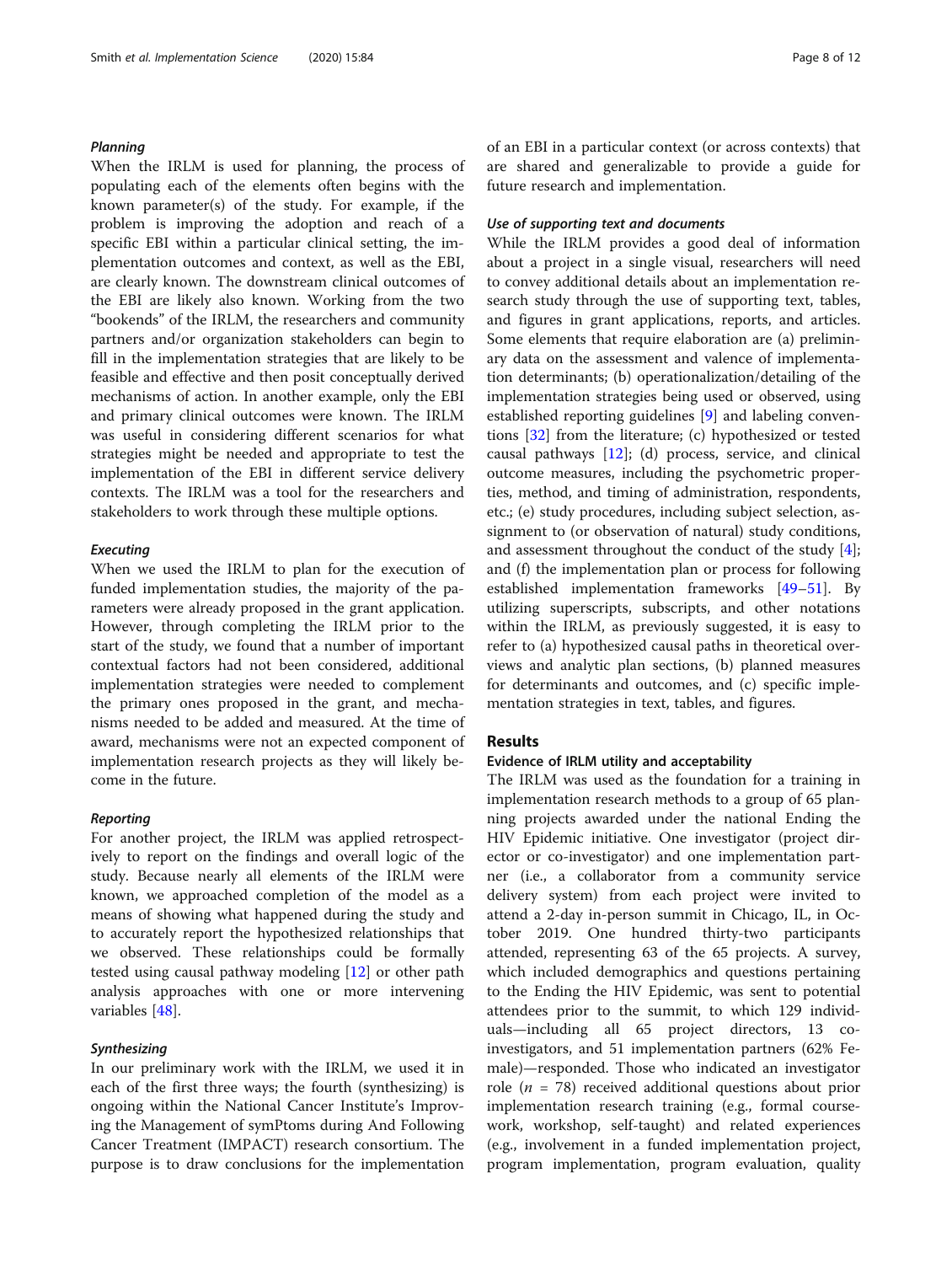Question

| <b>Question</b>                                                                                    |      |       |                                               |
|----------------------------------------------------------------------------------------------------|------|-------|-----------------------------------------------|
| To what extent was the Implementation Research Logic Model (IRLM) helpful in                       | Mean | SD    | % responding either "Moderately"<br>or "Very" |
| improving the rigor and reproducibility                                                            | 3.05 | .885  | 77.7%                                         |
| serving as a "roadmap" for how the project is to be carried out over time                          | 3.08 | .950  | 74.0%                                         |
| clearly reporting and specifying how the project is to be conducted                                | 2.94 | .909  | 67.8%                                         |
| understanding the connections between determinants, strategies,<br>mechanisms, and outcomes        | 2.92 | .957  | 66.3%                                         |
| identifying gaps in the implementation research logic of their project                             | 2.86 | 1.021 | 64.2%                                         |
| deepening their knowledge of implementation science methods                                        | 2.83 | .959  | 62.9%                                         |
| planning the project                                                                               | 2.82 | 1.088 | 61.3%                                         |
| developing consensus and understanding of the project among diverse<br>stakeholders involved       | 2.75 | 1.090 | 58.8%                                         |
| identifying gaps in new research questions or analyses                                             | 2.54 | 1.032 | 51.3%                                         |
| To what extent                                                                                     |      |       |                                               |
| were the worksheets provided during the summit helpful in<br>completing the IRLM                   | 3.02 | .886  | 74.1%                                         |
| has your knowledge on the logic of implementation research increased<br>after the two-day training | 3.18 | .827  | 77.6%                                         |

improvement) and the stage of their project (i.e., exploration, preparation, implementation, sustainment [\[50](#page-11-0)]).

Approximately 6 weeks after the summit, 89 attendees (69%) completed a post-training survey comprising more than 40 questions about their overall experience. Though the invitation to complete the survey made no mention of the IRLM, it included 10 items related to the IRLM and one more generally about the logic of implementation research, each rated on a 4-point scale  $(1 =$ not at all,  $2 = a$  little,  $3 =$  moderately,  $4 =$  very much; see Table 1). Forty-two investigators (65% of projects) and 24 implementation partners indicated attending the training and began and completed the survey (68.2% female). Of the 66 respondents who attended the training, 100% completed all 11 IRLM items, suggesting little potential response bias.

Table 1 provides the means, standard deviations, and percent of respondents endorsing either "moderately" or "very" response options. Results were promising for the utility of the IRLM on the majority of the dimensions assessed. More than 50% of respondents indicated that the IRLM was "moderately" or "very" helpful on all questions. Overall, 77.6% ( $M = 3.18$ ,  $SD = .827$ ) of respondents indicated that their knowledge on the logic of implementation research had increased either moderately or very much after the 2-day training. At the time of the survey, when respondents were about 2.5 months into their 1-year planning projects, 44.6% indicated that they had already been able to complete a full draft of the IRLM.

Additional analyses using a one-way analysis of variance indicated no statistically significant differences in

responses to the IRLM questions between investigators and implementation partners. However, three items approached significance: planning the project ( $F = 2.460$ ,  $p$ ) = .055), clearly reporting and specifying how the project is to be conducted ( $F = 2.327$ ,  $p = .066$ ), and knowledge on the logic of implementation research ( $F = 2.107$ ,  $p = .091$ ). In each case, scores were higher for the investigators compared to the implementation partners, suggesting that perhaps the knowledge gap in implementation research lay more in the academic realm than among community partners, who may not have a focus on research but whose day-to-day roles include the implementation of EBPs in the real world. Lastly, analyses using ordinal logistic regression did not yield any significant relationship between responses to the IRLM survey items and prior training (n = 42 investigators who attended the training and completed the post-training survey), prior related research experience ( $n = 42$ ), and project stage of implementation ( $n$ ) = 66). This suggests that the IRLM is a useful tool for both investigators and implementers with varying levels of prior exposure to implementation research concepts and across all stages of implementation research. As a result of this training, the IRLM is now a required element in the FY2020 Ending the HIV Epidemic Centers for AIDS Research/AIDS Research Centers Supplement Announcement released March 2020 [\[15\]](#page-10-0).

#### Resources for using the IRLM

As the use of the IRLM for different study designs and purposes continues to expand and evolve, we envision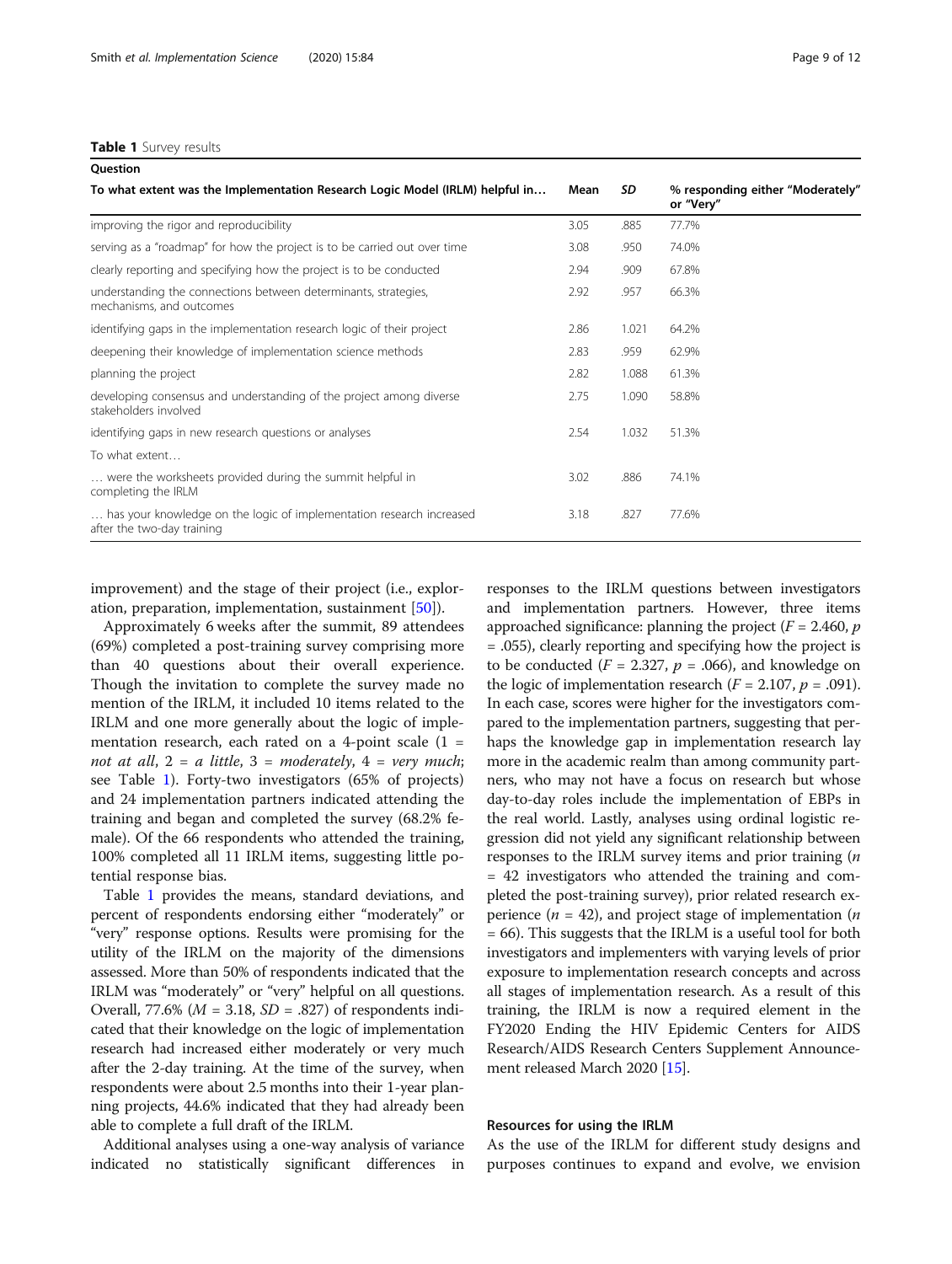<span id="page-9-0"></span>supporting researchers and other program implementers in applying the IRLM to their own contexts. Our team at Northwestern University hosts web resources on the IRLM that includes completed examples and tools to assist users in completing their model, including templates in various formats (Figs. [1](#page-3-0) and [2](#page-3-0), Additional Files A1, A2, A3 and A4 and others) a Quick Reference Guide (Additional File A8) and a series of worksheets that provide guidance on populating the IRLM (Additional File A9). These will be available at [https://cepim.northwestern.edu/implementa](https://cepim.northwestern.edu/implementationresearchlogicmodel/) [tionresearchlogicmodel/](https://cepim.northwestern.edu/implementationresearchlogicmodel/).

#### **Discussion**

The IRLM provides a compact visual depiction of an implementation project and is a useful tool for academic– practice collaboration and partnership development. Used in conjunction with supporting text, tables, and figures to detail each of the primary elements, the IRLM has the potential to improve a number of aspects of implementation research as identified in the results of the post-training survey. The usability of the IRLM is high for seasoned and novice implementation researchers alike, as evidenced by our survey results and preliminary work. Its use in the planning, executing, reporting, and synthesizing of implementation research could increase the rigor and transparency of complex studies that ultimately could improve reproducibility—a challenge in the field—by offering a common structure to increase consistency and a method for more clearly specifying links and pathways to test theories.

Implementation occurs across the gamut of contexts and settings. The IRLM can be used when large organizational change is being considered, such as a new strategic plan with multifaceted strategies and outcomes. Within a narrower scope of a single EBI in a specific setting, the larger organizational context still ought to be included as inner setting determinants (i.e., the impact of the organizational initiative on the specific EBI implementation project) and as implementation strategies (i.e., the specific actions being done to make the organizational change a reality that could be leveraged to implement the EBI or could affect the success of implementation). The IRLM has been used by our team to plan for large systemic changes and to initiate capacity building strategies to address readiness to change (structures, processes, individuals) through strategic planning and leadership engagement at multiple levels in the organization. This aspect of the IRLM continues to evolve.

Among the drawbacks of the IRLM is that it might be viewed as a somewhat simplified format. This represents the challenges of balancing depth and detail with parsimony, ease of comprehension, and ease of use. The structure of the IRLM may inhibit creative thinking if applied too rigidly, which is among the reasons we provide numerous examples of different ways to tailor the model to the specific needs of different project designs and parameters. Relatedly, we encourage users to iterate on the design of the IRLM to increase its utility.

#### **Conclusions**

The promise of implementation science lies in the ability to conduct rigorous and reproducible research, to clearly understand the findings, and to synthesize findings from which generalizable conclusions can be drawn and actionable recommendations for practice change emerge. As scientists and implementers have worked to better define the core methods of the field, the need for theory-driven, testable integration of the foundational elements involved in impactful implementation research has become more apparent. The IRLM is a tool that can aid the field in addressing this need and moving toward the ultimate promise of implementation research to improve the provision and quality of healthcare services for all people.

#### Supplementary information

Supplementary information accompanies this paper at [https://doi.org/10.](https://doi.org/10.1186/s13012-020-01041-8) [1186/s13012-020-01041-8](https://doi.org/10.1186/s13012-020-01041-8).

Additional file 1. IRLM Fillable PDF form Additional file 2. IRLM for Comparative Implementation Additional file 3. IRLM for Implementation of an Intervention Across or Linking Two Contexts

Additional file 4. IRLM for an Implementation Optimization Study

Additional file 5. IRLM example 1: Faith in Action: Clergy and Community Health Center Communication Strategies for Ending the Epidemic in Mississippi and Arkansas

Additional file 6. IRLM example 2: Hybrid Type II Effectiveness-Implementation Evaluation of a City-Wide HIV System Navigation Intervention in Chicago, IL

Additional file 7. IRLM example 3: Implementation, spread, and sustainment of Physical Therapy for Mild Parkinson's Disease through a Regional System of Care

Additional file 8. IRLM Quick Reference Guide

Additional file 9. IRLM Worksheets

#### Abbreviations

CFIR: Consolidated Framework for Implementation Research; EBI: Evidencebased intervention; ERIC: Expert Recommendations for Implementing Change; IRLM: Implementation Research Logic Model

#### Acknowledgements

The authors wish to thank our colleagues who provided input at different stages of developing this article and the Implementation Research Logic Model, and for providing the examples included in this article: Hendricks Brown, Brian Mustanski, Kathryn Macapagal, Nanette Benbow, Lisa Hirschhorn, Richard Lieber, Piper Hansen, Leslie O'Donnell, Allen Heinemann, Enola Proctor, Courtney Wolk-Benjamin, Sandra Naoom, Emily Fu, Jeffrey Rado, Lisa Rosenthal, Patrick Sullivan, Aaron Siegler, Cady Berkel, Carrie Dooyema, Lauren Fiechtner, Jeanne Lindros, Vinny Biggs, Gerri Cannon-Smith, Jeremiah Salmon, Sujata Ghosh, Alison Baker, Jillian MacDonald, Hector Torres and the Center on Halsted in Chicago, Michelle Smith, Thomas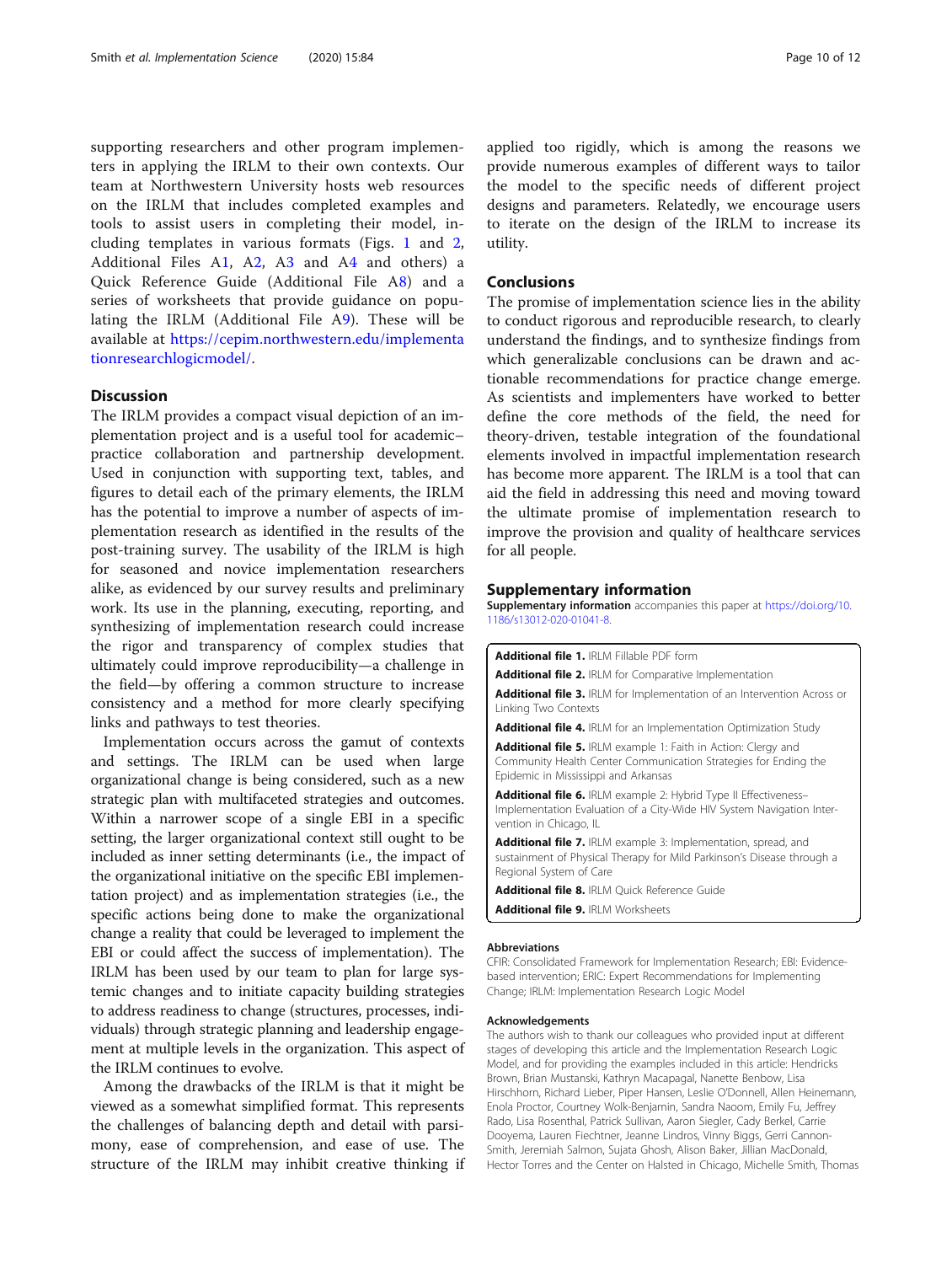#### <span id="page-10-0"></span>Authors' contributions

JDS conceived of the Implementation Research Logic Model. JDS, MR, and DL collaborated in developing the Implementation Research Logic Model as presented and in the writing of the manuscript. All authors approved of the final version.

#### Funding

This study was supported by grant P30 DA027828 from the National Institute on Drug Abuse, awarded to C. Hendricks Brown; grant U18 DP006255 to Justin Smith and Cady Berkel; grant R56 HL148192 to Justin Smith; grant UL1 TR001422 from the National Center for Advancing Translational Sciences to Donald Lloyd-Jones; grant R01 MH118213 to Brian Mustanski; grant P30 AI117943 from the National Institute of Allergy and Infectious Diseases to Richard D'Aquila; grant UM1 CA233035 from the National Cancer Institute to David Cella; a grant from the Woman's Board of Northwestern Memorial Hospital to John Csernansky; grant F32 HS025077 from the Agency for Healthcare Research and Quality; grant NIFTI 2016-20178 from the Foundation for Physical Therapy; the Shirley Ryan AbilityLab; and by the Implementation Research Institute (IRI) at the George Warren Brown School of Social Work, Washington University in St. Louis, through grant R25 MH080916 from the National Institute of Mental Health and the Department of Veterans Affairs, Health Services Research & Development Service, and Quality Enhancement Research Initiative (QUERI) to Enola Proctor. The opinions expressed herein are the views of the authors and do not necessarily reflect the official policy or position of the National Institutes of Health, the Centers for Disease Control and Prevention, the Agency for Healthcare Research and Quality the Department of Veterans Affairs, or any other part of the US Department of Health and Human Services.

#### Availability of data and materials

Not applicable.

#### Ethics approval and consent to participate

Not applicable. This study did not involve human subjects.

#### Consent for publication

Not applicable.

#### Competing interests

None declared.

#### Author details

<sup>1</sup>Department of Population Health Sciences, University of Utah School of Medicine, Salt Lake City, Utah, USA. <sup>2</sup> Center for Prevention Implementation Methodology for Drug Abuse and HIV, Department of Psychiatry and Behavioral Sciences, Department of Preventive Medicine, Department of Medical Social Sciences, and Department of Pediatrics, Northwestern University Feinberg School of Medicine, Chicago, Illinois, USA. <sup>3</sup>Center for Prevention Implementation Methodology for Drug Abuse and HIV, Department of Psychiatry and Behavioral Sciences, Feinberg School of Medicine; Institute for Sexual and Gender Minority Health and Wellbeing, Northwestern University Chicago, Chicago, Illinois, USA. <sup>4</sup>Shirley Ryan AbilityLab and Center for Prevention Implementation Methodology for Drug Abuse and HIV, Department of Psychiatry and Behavioral Sciences and Department of Physical Medicine and Rehabilitation, Northwestern University Feinberg School of Medicine, Chicago, Illinois, USA.

#### Received: 3 April 2020 Accepted: 3 September 2020 Published online: 25 September 2020

#### References

- 1. Nosek BA, Alter G, Banks GC, Borsboom D, Bowman SD, Breckler SJ, Buck S, Chambers CD, Chin G, Christensen G, et al. Promoting an open research culture. Science. 2015;348:1422–5.
- Slaughter SE, Hill JN, Snelgrove-Clarke E. What is the extent and quality of documentation and reporting of fidelity to implementation strategies: a scoping review. Implement Sci. 2015;10:1–12.
- Brown CH, Curran G, Palinkas LA, Aarons GA, Wells KB, Jones L, Collins LM, Duan N, Mittman BS, Wallace A, et al: An overview of research and evaluation designs for dissemination and implementation. Annual Review of Public Health 2017, 38:null.
- 4. Hwang S, Birken SA, Melvin CL, Rohweder CL, Smith JD: Designs and methods for implementation research: advancing the mission of the CTSA program. Journal of Clinical and Translational Science 2020:Available online.
- 5. Smith JD. An Implementation Research Logic Model: a step toward improving scientific rigor, transparency, reproducibility, and specification. Implement Sci. 2018;14:S39.
- Tabak RG, Khoong EC, Chambers DA, Brownson RC. Bridging research and practice: models for dissemination and implementation research. Am J Prev Med. 2012;43:337–50.
- 7. Nilsen P. Making sense of implementation theories, models and frameworks. Implement Sci. 2015;10:53.
- 8. Damschroder LJ. Clarity out of chaos: use of theory in implementation research. Psychiatry Res. 2019.
- 9. Proctor EK, Powell BJ, McMillen JC. Implementation strategies: recommendations for specifying and reporting. Implement Sci. 2013;8.
- 10. Kessler RS, Purcell EP, Glasgow RE, Klesges LM, Benkeser RM, Peek CJ. What does it mean to "employ" the RE-AIM model? Evaluation & the Health Professions. 2013;36:44–66.
- 11. Pinnock H, Barwick M, Carpenter CR, Eldridge S, Grandes G, Griffiths CJ, Rycroft-Malone J, Meissner P, Murray E, Patel A, et al. Standards for Reporting Implementation Studies (StaRI): explanation and elaboration document. BMJ Open. 2017;7:e013318.
- 12. Lewis CC, Klasnja P, Powell BJ, Lyon AR, Tuzzio L, Jones S, Walsh-Bailey C, Weiner B. From classification to causality: advancing understanding of mechanisms of change in implementation science. Front Public Health. 2018;6.
- 13. Glanz K, Bishop DB. The role of behavioral science theory in development and implementation of public health interventions. Annu Rev Public Health. 2010;31:399–418.
- 14. WK Kellogg Foundation: Logic model development guide. Battle Creek, Michigan: WK Kellogg Foundation; 2004.
- 15. CFAR/ARC Ending the HIV Epidemic Supplement Awards [[https://www.](https://www.niaid.nih.gov/research/cfar-arc-ending-hiv-epidemic-supplement-awards) [niaid.nih.gov/research/cfar-arc-ending-hiv-epidemic-supplement-awards\]](https://www.niaid.nih.gov/research/cfar-arc-ending-hiv-epidemic-supplement-awards).
- 16. Funnell SC, Rogers PJ. Purposeful program theory: effective use of theories of change and logic models. San Francisco, CA: John Wiley & Sons; 2011.
- 17. Petersen D, Taylor EF, Peikes D. The logic model: the foundation to implement, study, and refine patient-centered medical home models (issue brief). Mathematica Policy Research: Mathematica Policy Research Reports; 2013.
- 18. Davidoff F, Dixon-Woods M, Leviton L, Michie S. Demystifying theory and its use in improvement. BMJ Quality & amp; Safety. 2015;24:228-38.
- 19. Fernandez ME, ten Hoor GA, van Lieshout S, Rodriguez SA, Beidas RS, Parcel G, Ruiter RAC, Markham CM, Kok G. Implementation mapping: using intervention mapping to develop implementation strategies. Front Public Health. 2019;7.
- 20. Proctor EK, Landsverk J, Aarons G, Chambers D, Glisson C, Mittman B. Implementation research in mental health services: an emerging science with conceptual, methodological, and training challenges. Admin Pol Ment Health. 2009;36.
- 21. Proctor EK, Silmere H, Raghavan R, Hovmand P, Aarons G, Bunger A, Griffey R, Hensley M. Outcomes for implementation research: conceptual distinctions, measurement challenges, and research agenda. Adm Policy Ment Health Ment Health Serv Res. 2011;38.
- 22. Rabin BA, Brownson RC: Terminology for dissemination and implementation research. In Dissemination and implementation research in health: translating science to practice. 2 edition. Edited by Brownson RC, Colditz G, Proctor EK. New York, NY: Oxford University Press; 2017: 19-45.
- 23. Smith JD, Rafferty MR, Heinemann AW, Meachum MK, Villamar JA, Lieber RL, Brown CH: Evaluation of the factor structure of implementation research measures adapted for a novel context and multiple professional roles. BMC Health Serv Res 2020.
- 24. Smith JD, Berkel C, Jordan N, Atkins DC, Narayanan SS, Gallo C, Grimm KJ, Dishion TJ, Mauricio AM, Rudo-Stern J, et al. An individually tailored familycentered intervention for pediatric obesity in primary care: study protocol of a randomized type II hybrid implementation-effectiveness trial (Raising Healthy Children study). Implement Sci. 2018;13:1–15.
- 25. Fauci AS, Redfield RR, Sigounas G, Weahkee MD, Giroir BP. Ending the HIV epidemic: a plan for the United States: Editorial. JAMA. 2019;321:844–5.